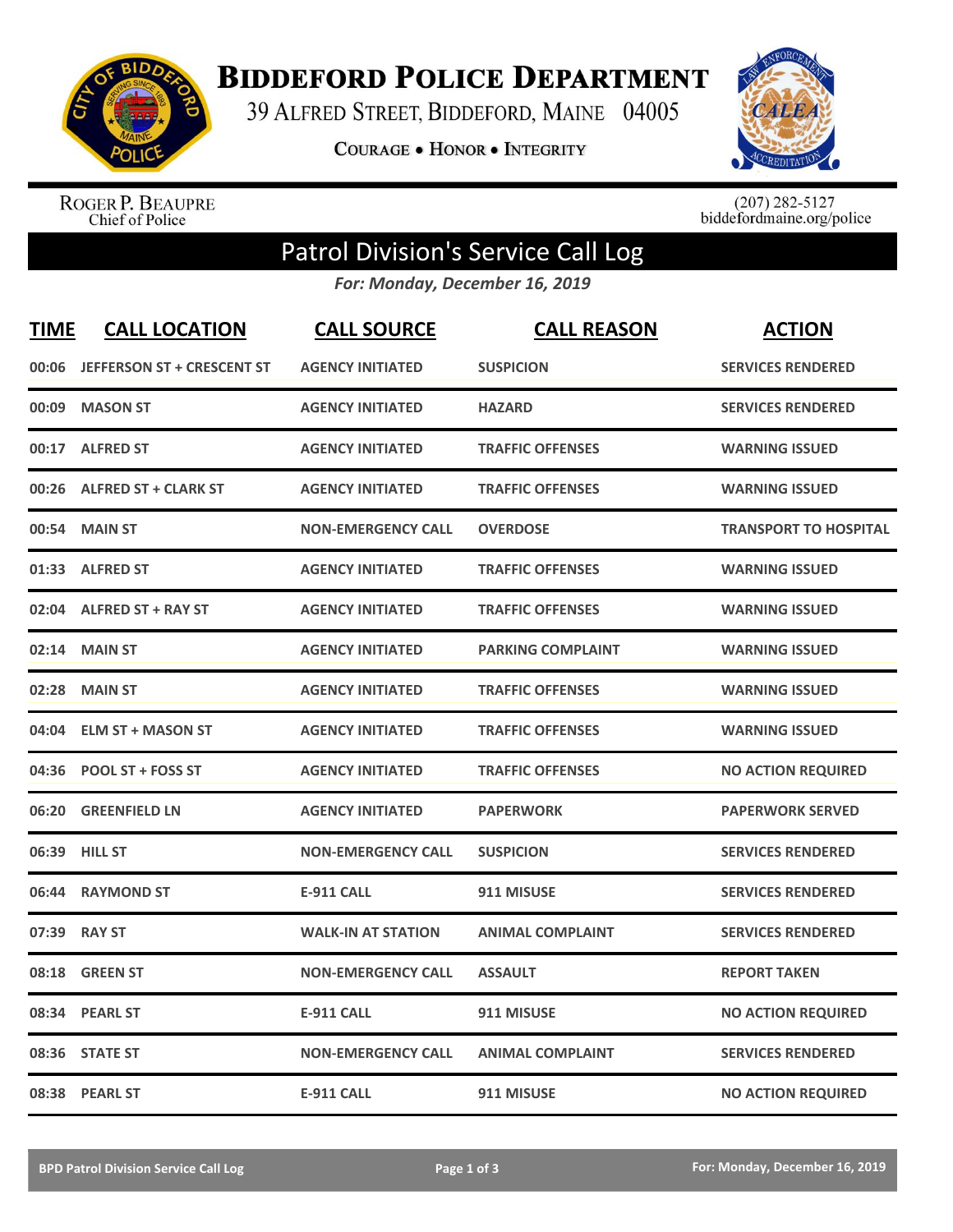| <u>TIME</u> | <b>CALL LOCATION</b>                                                                                  | <b>CALL SOURCE</b>        | <b>CALL REASON</b>                                                       | <b>ACTION</b>            |
|-------------|-------------------------------------------------------------------------------------------------------|---------------------------|--------------------------------------------------------------------------|--------------------------|
|             | 09:00 FOSS ST                                                                                         | <b>NON-EMERGENCY CALL</b> | <b>SUSPICION</b>                                                         | <b>SERVICES RENDERED</b> |
|             | 09:22 MAPLEWOOD AVE                                                                                   | <b>NON-EMERGENCY CALL</b> | <b>DRUG</b>                                                              | <b>CITATION ISSUED</b>   |
|             | OFFENDER: JUVENILE - N  AGE: 15  RESIDENT OF: BIDDEFORD, ME<br>CHARGE: SALE/USE OF DRUG PARAPHERNALIA |                           |                                                                          |                          |
|             | 10:16 ALFRED ST                                                                                       | <b>NON-EMERGENCY CALL</b> | <b>RIDE ALONG BACKGROUND</b>                                             | <b>SERVICES RENDERED</b> |
|             | <b>10:20 MAIN ST</b>                                                                                  | <b>AGENCY INITIATED</b>   | <b>PARKING COMPLAINT</b>                                                 | <b>WARNING ISSUED</b>    |
|             | 10:34 ALFRED ST                                                                                       | <b>WALK-IN AT STATION</b> | <b>PAPERWORK</b>                                                         | <b>PAPERWORK SERVED</b>  |
|             | <b>10:41 MAIN ST</b>                                                                                  | <b>NON-EMERGENCY CALL</b> | <b>DOMESTIC COMPLAINTS</b>                                               | <b>REPORT TAKEN</b>      |
|             | 10:59 CLIFFORD ST                                                                                     | <b>WALK-IN AT STATION</b> | <b>CODES ENFORCEMENT</b>                                                 | <b>SERVICES RENDERED</b> |
|             | 11:09 BOULDER WAY                                                                                     | <b>E-911 CALL</b>         | 911 MISUSE                                                               | <b>SERVICES RENDERED</b> |
|             | <b>11:30 MAIN ST</b>                                                                                  | <b>WALK-IN AT STATION</b> | <b>CIVIL COMPLAINT</b>                                                   | <b>CIVIL COMPLAINT</b>   |
|             | 11:53 GRAHAM ST                                                                                       | <b>E-911 CALL</b>         | 911 MISUSE                                                               | <b>SERVICES RENDERED</b> |
|             | 12:10 ELM ST                                                                                          | <b>NON-EMERGENCY CALL</b> | <b>ANIMAL COMPLAINT</b>                                                  | <b>SERVICES RENDERED</b> |
|             | 12:38 LANDRY ST                                                                                       | <b>E-911 CALL</b>         | 911 MISUSE                                                               | <b>SERVICES RENDERED</b> |
|             | 13:02 ELM ST                                                                                          | <b>WALK-IN AT STATION</b> | <b>HARASSMENT</b>                                                        | <b>REPORT TAKEN</b>      |
|             | 13:28 ELM ST + RATHIER ST                                                                             | <b>AGENCY INITIATED</b>   | <b>TRAFFIC OFFENSES</b>                                                  | <b>WARNING ISSUED</b>    |
|             | 14:02 LITTLE HOUSE OF PRAYER DR                                                                       | <b>NON-EMERGENCY CALL</b> | <b>SEX OFFENDER REGISTRATION</b>                                         | <b>REPORT TAKEN</b>      |
|             | <b>14:14 MAIN ST</b>                                                                                  | <b>AGENCY INITIATED</b>   | <b>SEX OFFENDER REGISTRATION</b>                                         | <b>REPORT TAKEN</b>      |
|             | 14:25 HILL ST                                                                                         | <b>E-911 CALL</b>         | 911 MISUSE                                                               | <b>SERVICES RENDERED</b> |
|             | 14:25 PIERSONS LN                                                                                     | <b>NON-EMERGENCY CALL</b> | ATTEMPTED/THREATENED SUICIDE REPORT TAKEN                                |                          |
|             | 15:25 ALFRED ST                                                                                       | <b>AGENCY INITIATED</b>   | <b>WARRANT ARREST</b>                                                    | <b>ARREST(S) MADE</b>    |
|             | CHARGE: DOMESTIC VIOLENCE ASSAULT                                                                     |                           | OFFENDER: THOMAS JOSEPH BAILLARGEON  AGE: 39  RESIDENT OF: BIDDEFORD, ME |                          |
|             | 15:38 WEST ST                                                                                         | <b>NON-EMERGENCY CALL</b> | <b>SHOPLIFTING</b>                                                       | <b>REPORT TAKEN</b>      |
|             | 16:13 GREEN ST                                                                                        | <b>E-911 CALL</b>         | <b>DRUG</b>                                                              | <b>GONE ON ARRIVAL</b>   |
|             | 16:34 ALFRED ST                                                                                       | <b>NON-EMERGENCY CALL</b> | <b>ARTICLES LOST/FOUND</b>                                               | <b>SERVICES RENDERED</b> |
|             | 16:35 ALFRED ST                                                                                       | <b>WALK-IN AT STATION</b> | <b>THEFT</b>                                                             | <b>UNFOUNDED</b>         |
|             | 16:53 ALFRED ST                                                                                       | <b>AGENCY INITIATED</b>   | <b>ARTICLES LOST/FOUND</b>                                               | <b>REPORT TAKEN</b>      |